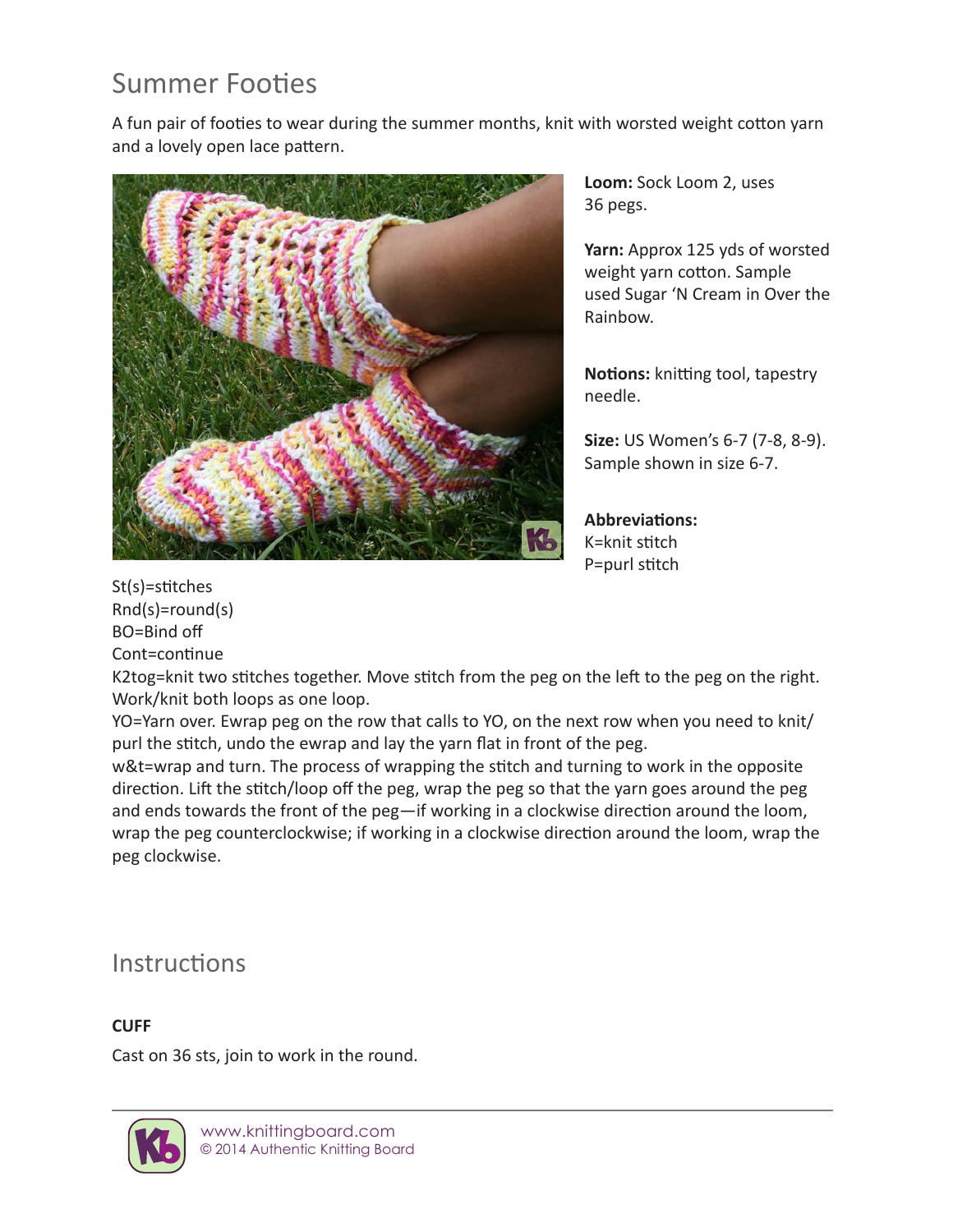**Rnd 1-6:** \*k2, p2; rep from \* to the end of rnd.

**Rnd 7-10:** k to the end of the rnd.

**HEEL**

Start Short Row Heel—worked in short-rows over the first 18 pegs.

**Row 1:** k17, w&t at peg 18.

**Row 2:** k16, w&t at peg 1.

**Row 3:** k15, w&t at peg 17.

**Row 4:** K14, w&t at peg 2.

**Row 5:** K13, w&t at peg 16.

**Row 6:** k12, w&t at peg 3.

**Row 7:** k11, w&t at peg 15.

**Row 8:** k10, w&t at peg 4.

**Row 9:** k9, w&t at peg 14.

**Row 10:** k8, w&t at peg 5

Center 8 pegs of the 18 heel stitches are without a wrap. Continue with second part of heel.

**Row 11:** k9, (lift all the loops on the last pegs as one loop), w&t peg 15 (this peg has 2 wraps on it and the stitch).

**Row 12:** k10, w&t peg 4 (this peg has 2 wraps on it and the stitch).

**Row 13:** k11, w&t peg 16 (this peg has 2 wraps on it and the stitch).

**Row 14:** k12, w&t peg 3 (this peg has 2 wraps on it and the stitch).

**Row 15:** k13, w&t peg 17 (this peg has 2 wraps on it and the stitch).

**Row 16:** k14, w&t peg 2 (this peg has 2 wraps on it and the stitch).

**Row 17:** k15, w&t peg 18 (this peg has 2 wraps on it and the stitch).

**Row 18:** k16, w&t peg 1 (this peg has 2 wraps on it and the stitch).

### **SOLE AND INSTEP**

Continue working in the round the sole and instep instructions. Sole constitute the first 18 stitches, instep the remainder 18 stitches.

**\*Rnd 1 and 2:** k to the end of rnd.

**Rnd 3:** k18, [k2tog]3x, [yo, k1]6x, [k2tog]3x.

**Rnd 4:** k18, p18.\* Rep instructions from \* to \*: 8 (9, 10) more times.

**Next rnd:** k to the end of rnd.